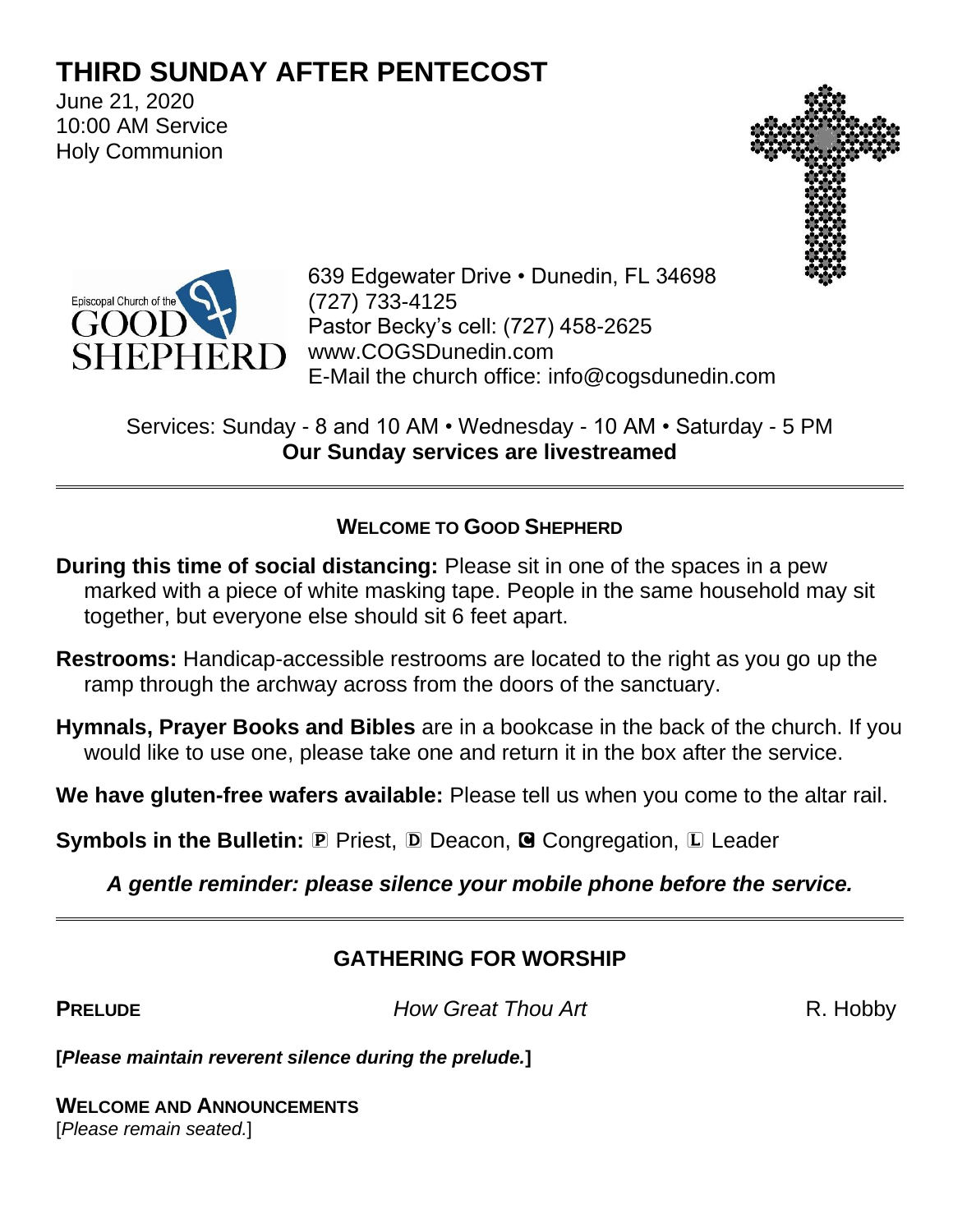*All hail the power of Jesus' Name! Let angels prostrate fall; bring forth the royal diadem, and crown him Lord of all! bring forth the royal diadem, and crown him Lord of all!* 

*Crown him ye martyrs of our God, who from his altar call: praise him whose way of pain ye trod, and crown him Lord of all! praise him whose way of pain ye trod, and crown him Lord of all!*

*Let every kindred, every tribe, on this terrestrial ball, to him all majesty ascribe, and crown him Lord of all! to him all majesty ascribe, and crown him Lord of all!*

**THE OPENING ACCLAMATION**

P Blessed be God: Father, Son, and Holy Spirit.

C **And blessed be God's kingdom, now and for ever. Amen.**

**THE COLLECT FOR PURITY**

a **Almighty God, to you all hearts are open, all desires known, and from you no secrets are hid: Cleanse the thoughts of our hearts by the inspiration of your Holy Spirit, that we may perfectly love you, and worthily magnify your holy Name; through Christ our Lord. Amen.**

**THE HYMN OF PRAISE** *In Christ Called to Baptize*

*In Christ called to baptize, we witness to grace and gather a people from each land and race. In deep, flowing waters, we share in Christ's death, then, rising to new life, give thanks with each breath.* 

*In Christ called to banquet, one table we share, a haven of welcome, a circle of care. Although we are many, we share in one bread. One cup of thanksgiving proclaims Christ, our head.* 

*In Christ called to witness, by grace we will preach the life-giving gospel; God's love we will teach. By grace may our living give proof to our praise in costly compassion reflecting Christ's ways.*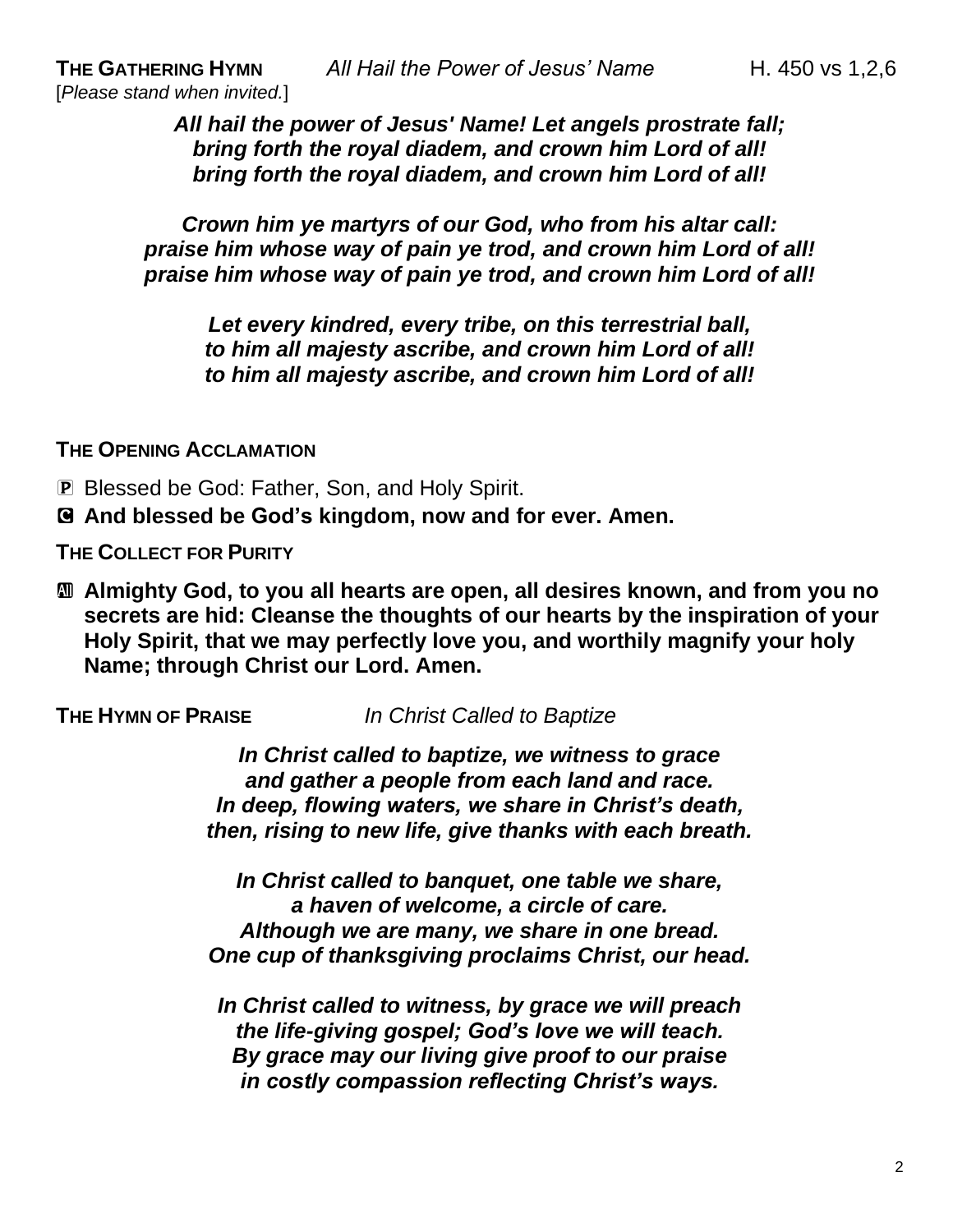#### **THE COLLECT OF THE DAY**

P The Lord be with you.

#### C **And also with you.**

P Let us pray…. Oh God our rock, you offer us a covenant of mercy, and you provide the foundation of our lives. Ground us in your word, and strengthen our resolve to be your disciples, through Jesus Christ, our Savior and Lord.

#### C **Amen**.

#### **THE WORD OF GOD**

**THE READINGS:** 1 Chronicles 16:4, 23-34, Psalm 85:7-13, James 1:17-22, Matthew 7:7-14 [*Please be seated.*]

## **The First Reading:**

L *The First Reading is taken from 1 Chronicles Chapter 16…*

David appointed some of the Levites to serve before the LORD's chest in order to remember, to give thanks, and to praise the LORD, Israel's God: [That day, they sang:]

"Sing to the Lord, all the earth! Share the news of his saving work every single day! Declare God's glory among the nations; declare his wondrous works among all people because the Lord is great and so worthy of praise. He is awesome beyond all other gods because all the gods of the nations are just idols, but it is the Lord who created heaven!

"Greatness and grandeur are in front of him; strength and joy are in his place. Give to the Lord, all families of the nations—give to the Lord glory and power! Give to the Lord the glory due his name! Bring gifts! Enter his presence! Bow down to the Lord in his holy splendor! Tremble before him, all the earth!

"Yes, he set the world firmly in place; it won't be shaken. Let heaven celebrate! Let the earth rejoice! Let the nations say, "The Lord rules!" Let the sea and everything in it roar! Let the countryside and everything in it celebrate! Then the trees of the forest will shout out joyfully before the Lord, because he is coming to establish justice on earth! Give thanks to the Lord because he is good, because his faithful love endures forever."

L The Word of the Lord.

C **Thanks be to God.**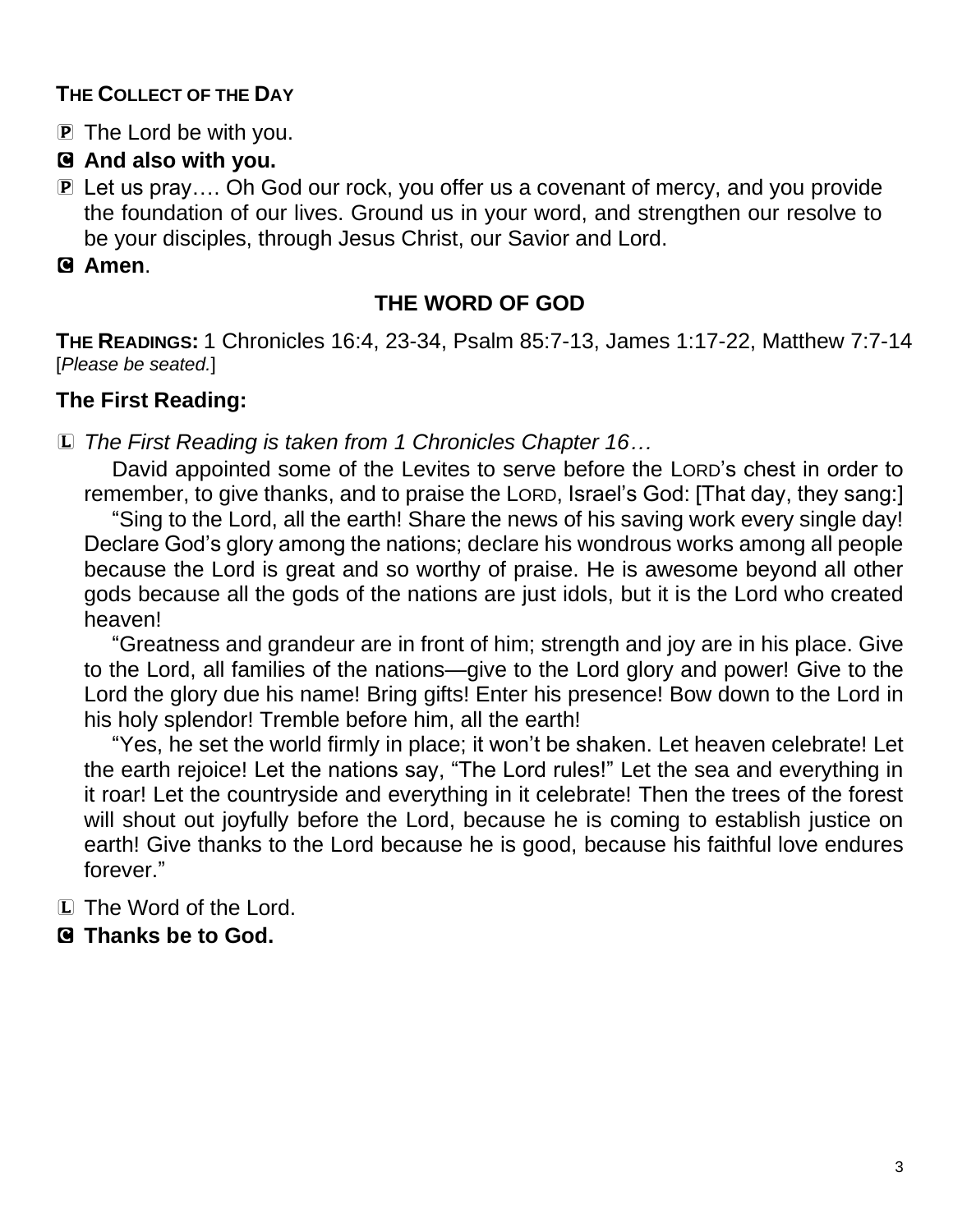*Show us, O Lord, your steadfast love, And let your saving grace be near; When we return with open hearts The Lord speaks peace and we will hear.*

*To those who bow in reverent awe, Your saving help is very near; Your purpose is that in our land Your radiant glory may appear.*

*Mercy and truth at last have met, Justice and peace are reconciled; Truth has arisen from the earth, Justice looked down from heaven and smiled.*

*Lord, you will grant prosperity, Our land will yield its full increase; Justice shall go before your face, The pathway for your feet is peace.* 

#### **The Second Reading**

L *The Second Reading is taken from James, chapter 1…*

Every good gift, every perfect gift, comes from above. These gifts come down from the Father, the creator of the heavenly lights, in whose character there is no change at all. He chose to give us birth by his true word, and here is the result: we are like the first crop from the harvest of everything he created.

Know this, my dear brothers and sisters: everyone should be quick to listen, slow to speak, and slow to grow angry. This is because an angry person doesn't produce God's righteousness.

Therefore, with humility, set aside all moral filth and the growth of wickedness, and welcome the word planted deep inside you—the very word that is able to save you. You must be doers of the word and not only hearers who mislead themselves.

L The Word of the Lord.

C **Thanks be to God.**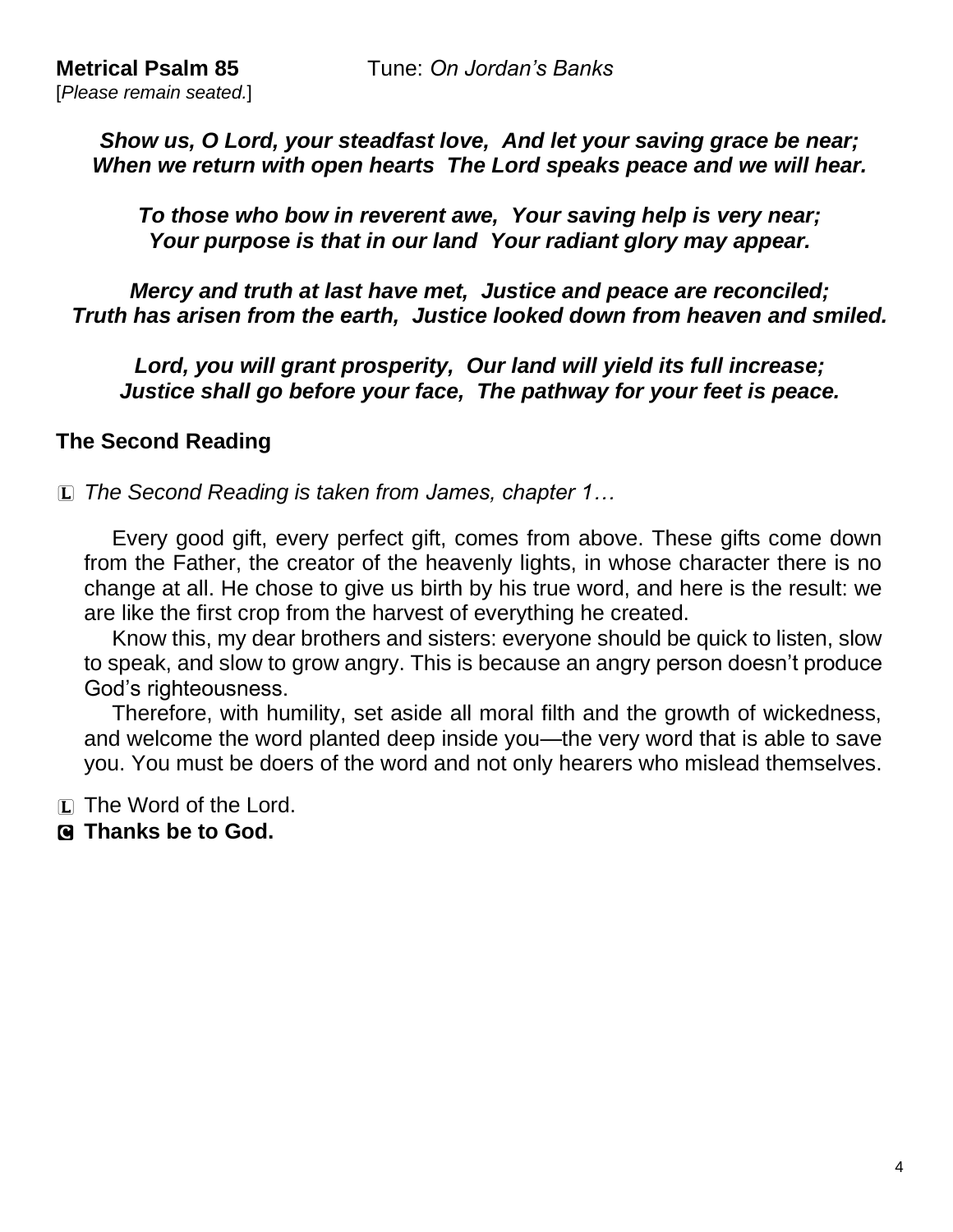#### **THE GOSPEL ACCLAMATION**



## **The Gospel**

D The Holy Gospel of our Lord Jesus Christ according to Mathew.

#### C **Glory be to thee, O Lord.**

D [Jesus said,] "Ask, and you will receive. Search, and you will find. Knock, and the door will be opened to you. For everyone who asks, receives. Whoever seeks, finds. And to everyone who knocks, the door is opened. Who among you will give your children a stone when they ask for bread? Or give them a snake when they ask for fish? If you who are evil know how to give good gifts to your children, how much more will your heavenly Father give good things to those who ask him. Therefore, you should treat people in the same way that you want people to treat you; this is the Law and the Prophets.

"Go in through the narrow gate. The gate that leads to destruction is broad and the road wide, so many people enter through it. But the gate that leads to life is narrow and the road difficult, so few people find it.

D The Gospel of the Lord.

C **Praise to you, Lord Christ.**

[*Please be seated.*]

**THE SERMON** Becky Robbins-Penniman

5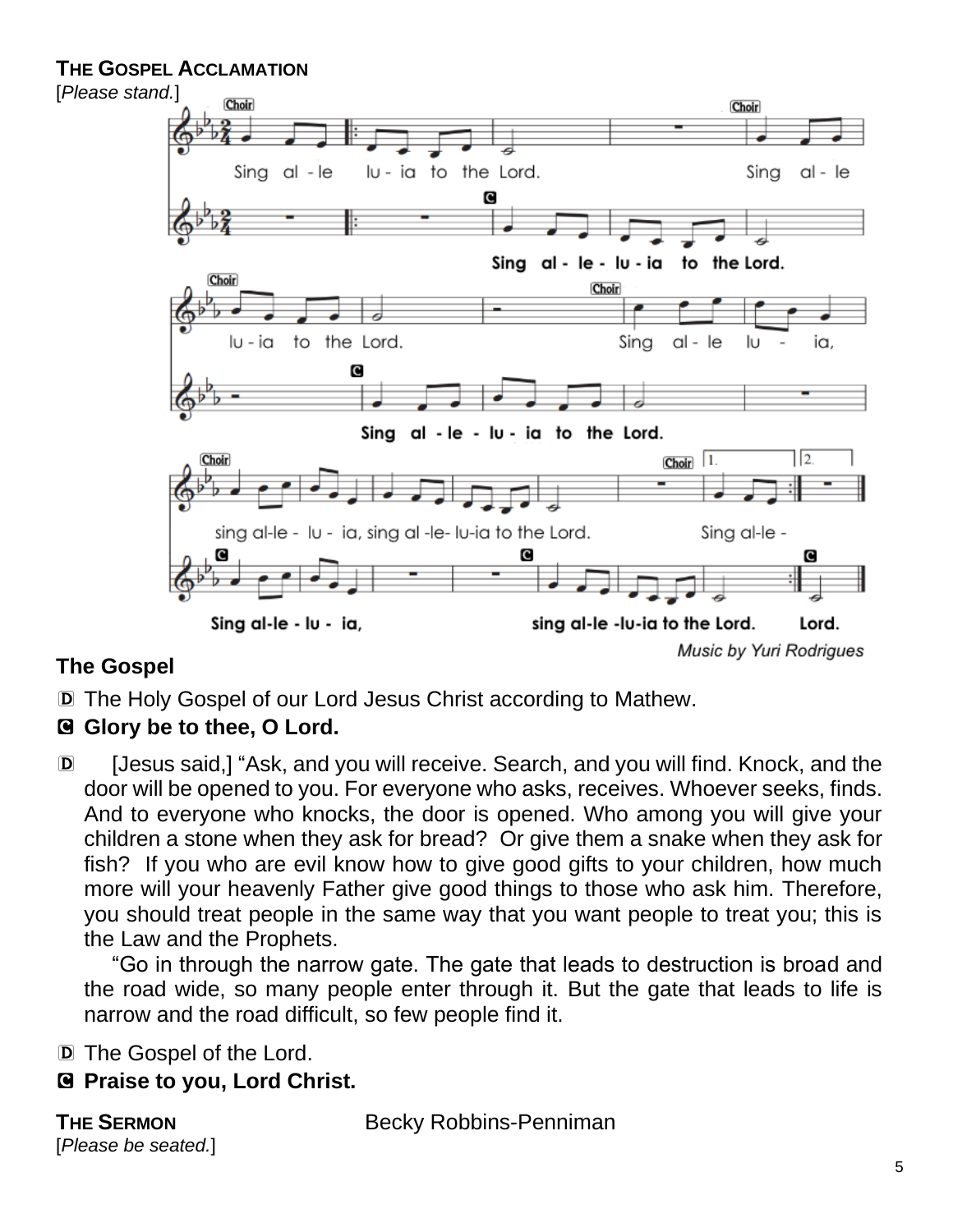**THE SERMON HYMN** *We Plow the Fields [Schwartz]* 

[*Please stand.*]



Text by Matthias Claudius (1782)

Translated by Jane M. Campbell (1861)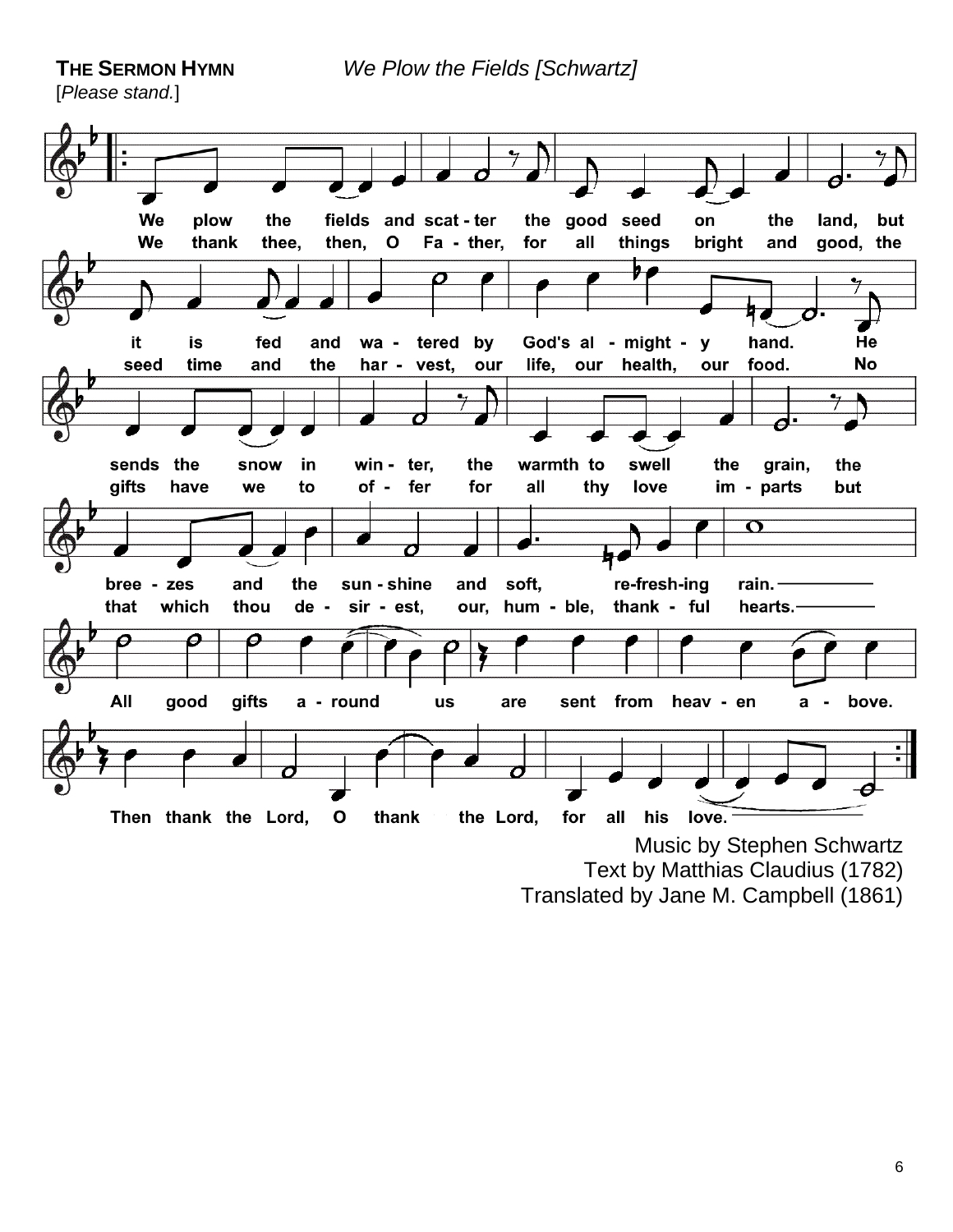#### **THE NICENE CREED**

C **We believe in one God, the Father, the Almighty, maker of heaven and earth, of all that is, seen and unseen.** 

**We believe in one Lord, Jesus Christ, the only Son of God, eternally begotten of the Father, God from God, Light from Light, true God from true God, begotten, not made, of one Being with the Father. Through him all things were made. For us and for our salvation he came down from heaven: by the power of the Holy Spirit he became incarnate from the Virgin Mary, and was made man. For our sake he was crucified under Pontius Pilate; he suffered death and was buried. On the third day he rose again in accordance with the Scriptures; he ascended into heaven and is seated at the right hand of the Father. He will come again in glory to judge the living and the dead, and his kingdom will have no end.**

**We believe in the Holy Spirit, the Lord, the giver of life, who proceeds from the Father and the Son. With the Father and the Son he is worshiped and glorified. He has spoken through the Prophets. We believe in one holy catholic and apostolic Church. We acknowledge one baptism for the forgiveness of sins. We look for the resurrection of the dead, and the life of the world to come. Amen.**

#### **THE PRAYERS OF THE PEOPLE**

[*Please sit, stand or kneel, as you choose.*]

- D Heavenly Father, you have promised to hear when we pray in the name of your Son. Therefore, in confidence and trust we pray for the Church.
- L Father, enliven the Church for its mission,
- C **that we may be salt of the earth and light to the world.**
- L Breathe fresh life into your people.

#### C **Give us power to reveal Christ in word and action**.

L We pray for the world: we pray for our elected leaders, and implore that you will lead us and every nation into the ways of justice and peace. God of truth, inspire with your wisdom those whose decisions affect the lives of others

#### C **that all may act with integrity and courage.**

- L Give grace to all whose lives are linked with ours.
- C **May we serve Christ in one another, and love as he loves us.**
- L We pray for the community, especially those listed in the weekly bulletin, and for those in need, especially . . . [*add names from notebook*] and those we now name aloud or in our hearts [*leave time*. . . .]. God of hope, comfort and restore all who suffer in body, mind or spirit, and make us willing agents of your compassion.
- C **Strengthen us as we share in making people whole, that all may know the power of your healing love.**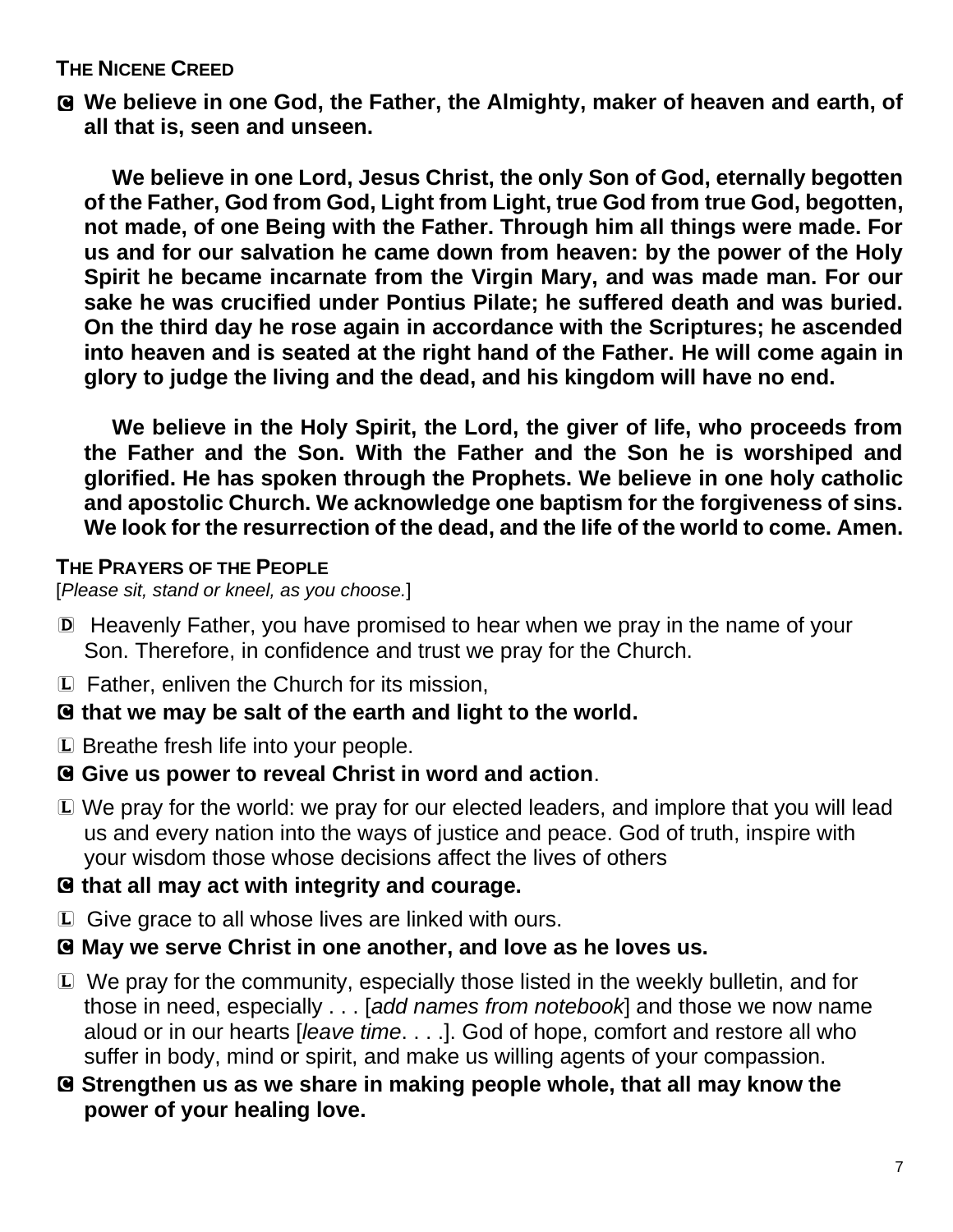- L We give you thanks for all the blessings of this life, especially the flowers given today by Sharon & Jay Ozbun in honor of their marriage and by Pauline Savage in loving memory of Adeline Martocchio, and for the birthdays this coming week of Leslie Kulikauskas, Becky Robbins-Penniman, Margaret Bowman-Pensel, Owen Elder, Edward Hopwood, Laurel Banta, James Goletz and Wendy Dickie. Awaken in us a sense of wonder for the earth and all that is in it.
- C **Teach us to care creatively for its resources.**
- L We remember those who have died and those who mourn (*especially* . . . [*add names from notebook*]). We remember with thanksgiving those near to us whose absence still leaves a hole in our hearts; I invite you to say their names, silently or aloud [*leave time* . . . .]. We pray for all who have died in the faith of Christ, and those whose faith is known to you alone.
- C **Father, into your hands we commend them.**
- L Lord, you have called us to serve you. We pray for ourselves and our ministries.
- C **Grant that we may walk in your presence: your love in our hearts, your truth in our minds, your strength in our wills, until, at the end of our journey, we know the joy of our homecoming and the welcome of your embrace, through Jesus Christ our Lord. Amen.**

#### **BLESSINGS**

[*The Presider will offer a special group blessing to those celebrating birthdays and anniversaries.*]

## **THE CONFESSION & ABSOLUTION:**

[*Please stand or kneel, as you choose.*]

- D Let us humbly confess our sins unto Almighty God. [*Silence is kept.*] God of all mercy . . . .
- C **we confess that we have sinned against you, opposing your will in our lives. We have denied your goodness in each other, in ourselves, and in the world you have created. We repent of the evil that enslaves us, the evil we have done, and the evil done on our behalf. Forgive, restore, and strengthen us through our Savior Jesus Christ, that we may abide in your love and serve only your will. Amen.**
- P Almighty God have mercy on you, forgive you all your sins through the grace of Jesus Christ, strengthen you in all goodness, and by the power of the Holy Spirit keep you in eternal life.
- C **Amen**.

#### **THE GREETING OF PEACE**

[*Please stand. During this time of social distancing, a wave or bow, accompanied by a smile and "the Peace of the Lord be with you," will do nicely.*]

- P The peace of the Lord be always with you.
- C **And also with you.**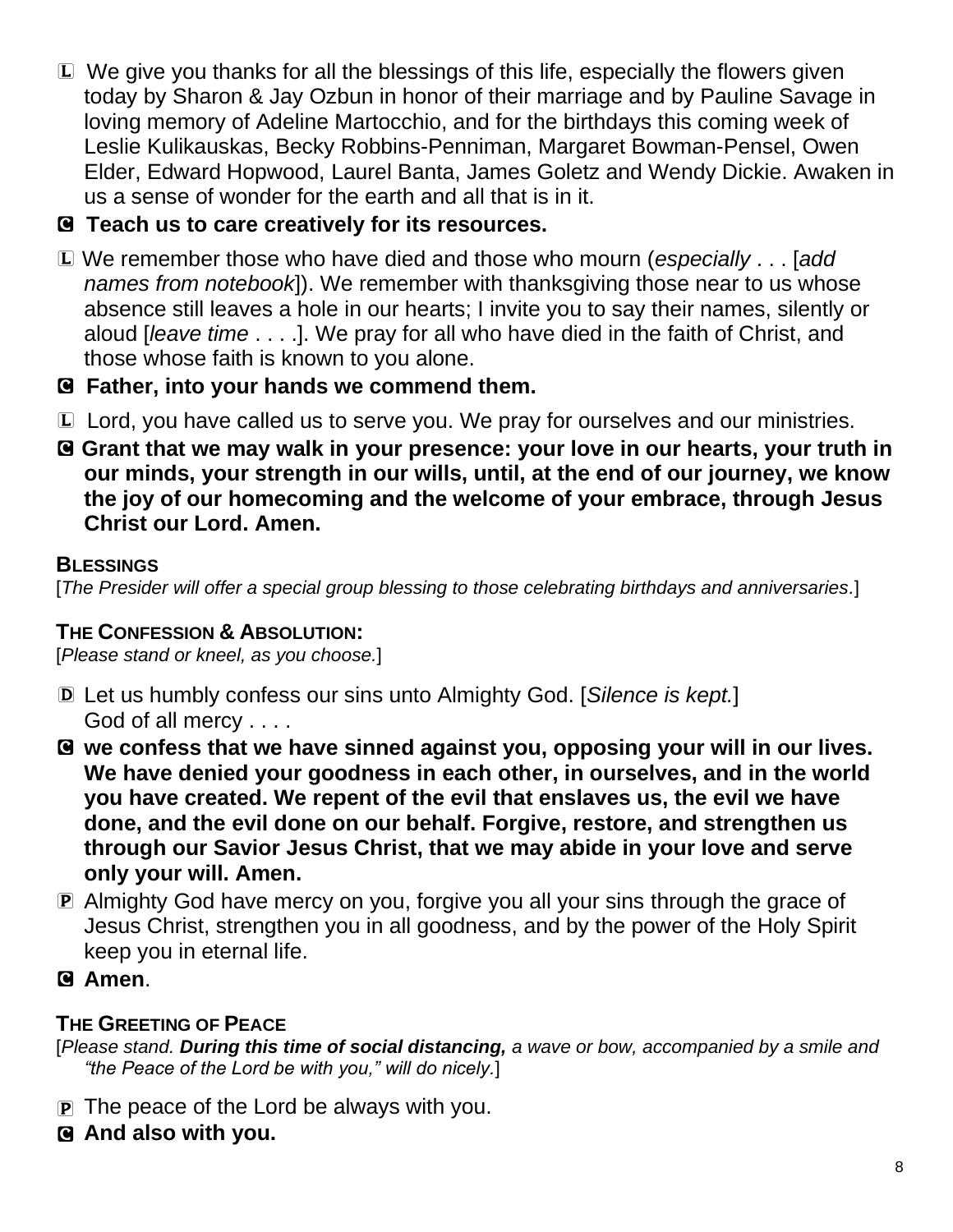#### **THE HOLY COMMUNION**

#### **THE OFFERTORY SENTENCE**

D I appeal to you, brethren, by the mercies of God, to present yourselves as a living sacrifice, holy and acceptable to God, which is your spiritual worship. Bring your tithes, gifts and offerings with a heart full of gladness.

#### **THE OFFERTORY** *Simple Gifts* Copland

#### **THE PRESENTATION**

[*Please stand when invited by the Deacon.*]

D We gladly present the fruits of our lives to the God who creates us, redeems us and sustains us. May we have the grace to use them to heal God's world.

**THE PRESENTATION HYMN** *For the Harvests of the Spirit*

#### *For the harvests of the Spirit, thanks be to God. For the good we all inherit, thanks be to God. For the wonders that astound us, for the truths that still confound us, most of all, that love has found us, thanks be to God.*

**THE EUCHARISTIC PRAYER** [Enriching Our Worship 2]

 $\mathbf{P}$  The Lord be with you.

# C **And also with you**.

- P Lift up your hearts.
- C **We lift them to the Lord**.
- P Let us give thanks to the Lord our God.
- C **It is right to give our thanks and praise.**
- P We praise you and we bless you, holy and gracious God, source of life abundant. From before time you made ready the creation. Your Spirit moved over the deep and brought all things into being: sun, moon, and stars; earth, winds, and waters; and every living thing. You made us in your image, and taught us to walk in your ways. Glory and honor and praise to you, holy and living God.

*Holy, holy, holy Lord, God of power and might,* S 125 *heaven and earth are full of your glory. Hosanna in the highest. Hosanna in the highest. Blessed is he who comes in the name of the Lord. Hosanna in the highest. Hosanna in the highest.*

[*Please kneel or stand, as you choose.*]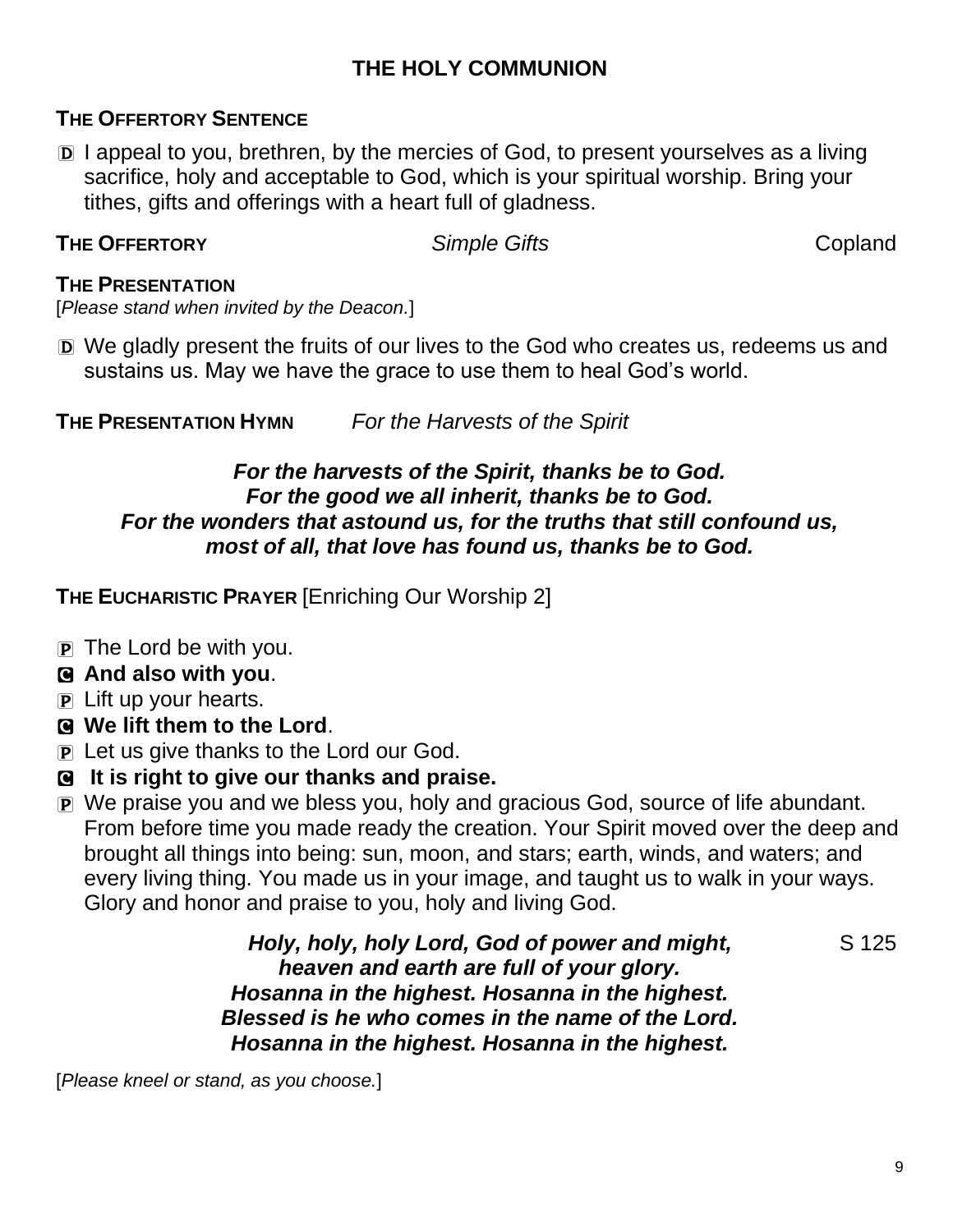- P Time and again you called us to live in the fullness of your love. But we rebelled against you, and wandered far away; and yet, as a mother cares for her children, and as a father cherishes his family, you would not forget us. To deliver us from the power of sin and death and to reveal the riches of your grace, you looked with favor upon Mary, your willing servant, that she might conceive and bear a son, Jesus the holy child of God. Living among us, Jesus loved us. He broke bread with outcasts and sinners, healed the sick, and proclaimed good news to the poor. He yearned to draw all the world to himself, yet we were heedless of his call to walk in love. Then, the time came for him to complete upon the cross the sacrifice of his life, and to be glorified by you.
- P On the night before he died for us, Jesus was at table with his friends. He took bread, gave thanks to you, broke it, and gave it to them, and said: "Take, eat: This is my Body, which is given for you. Do this for the remembrance of me."
- P As supper was ending, Jesus took the cup of wine. Again, he gave thanks to you, gave it to them, and said: "Drink this, all of you: This is my Blood of the new Covenant, which is poured out for you and for all for the forgiveness of sins. Whenever you drink it, do this for the remembrance of me."
- a **Now gathered at your table, O God of all creation, and remembering Christ, crucified and risen, who was and is and is to come, we offer to you our gifts of bread and wine, and ourselves, a living sacrifice. Pour out your Spirit upon these gifts that they may be the Body and Blood of Christ. Breathe your Spirit over the whole earth and make us your new creation, the Body of Christ given for the world you have made. In the fullness of time bring us, with all your saints, from every tribe and language and people and nation, to feast at the banquet prepared from the foundation of the world.**

P Through Christ and with Christ and in Christ, in the unity of the Holy Spirit, to you be honor, glory, and praise, for ever and ever.

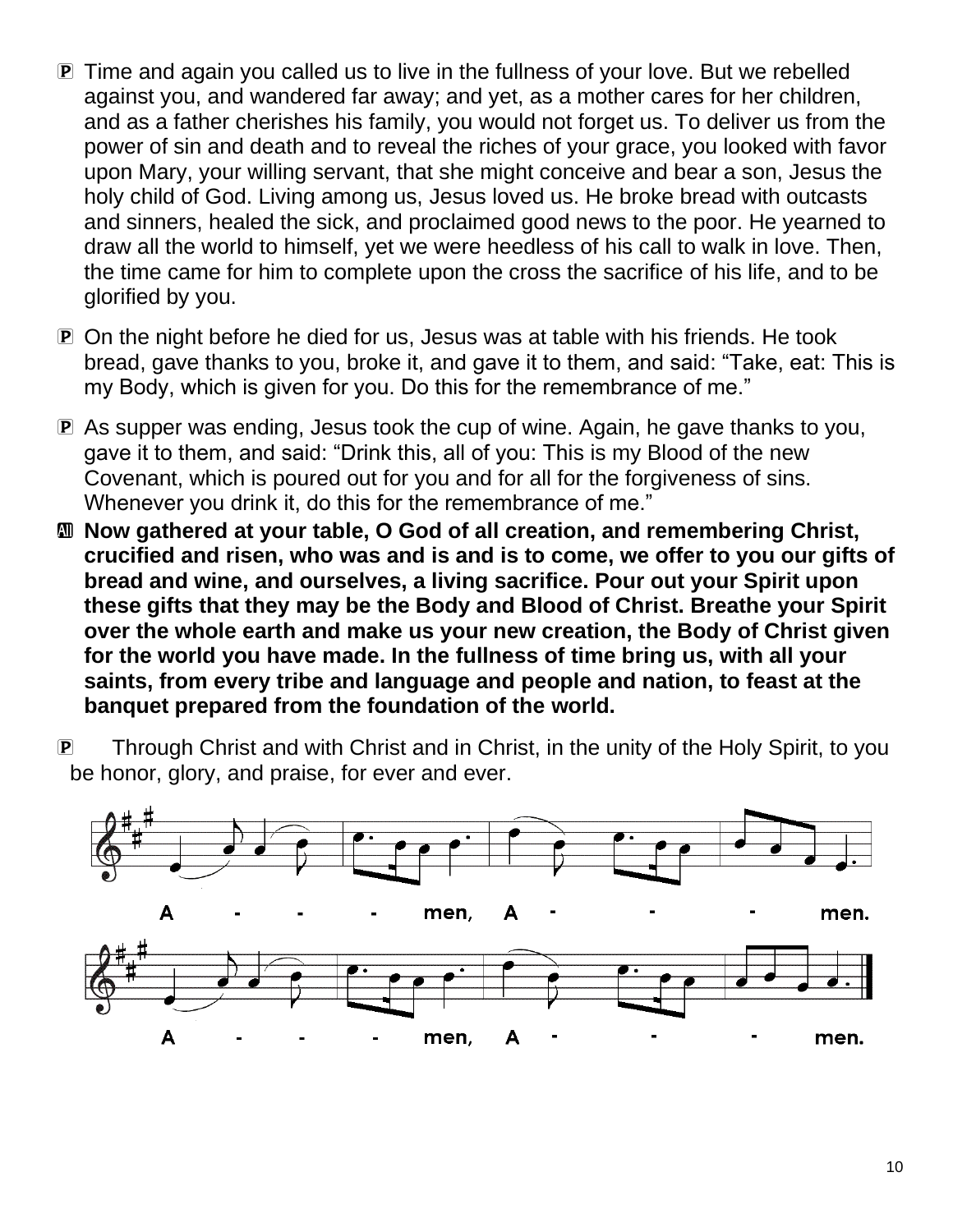#### **THE LORD'S PRAYER**

- P And now as our Savior Christ has taught us, we are bold to say,
- a **Our Father, who art in heaven, hallowed be thy Name, thy kingdom come, thy will be done, on earth as it is in heaven. Give us this day our daily bread. And forgive us our trespasses, as we forgive those who trespass against us. And lead us not into temptation, but deliver us from evil. For thine is the kingdom, and the power, and the glory, for ever and ever. Amen.**

#### **THE BREAKING OF THE BREAD**

- P Bread and Wine: God's holy gifts for God's holy people.
- C **May we who share these gifts be found in Christ and Christ in us.**
- P The Gifts of God for the People of God. Take them in remembrance that Christ died for you, and feed on him in your hearts by faith, with thanksgiving.

[*You may be seated. All are welcome at the Lord's Table. Please follow the directions of the usher, who will let you know when it's your turn to go to the altar rail. During this time of social distancing, we need to approach the altar rail one at a time. Small cups with a wafer and wine will be on the altar rail. Please pick them up and consume them in turn when the server invites you to with the words, "The Body of Christ, the Bread of Heaven" and "The Blood of Christ, the Cup of Salvation." Place the cups you used into the basket on the altar rail. When you are finished, please return to your seat by the side aisle.*]

**THE CHANT** *Bless the Lord, My Soul*

#### *Bless the Lord, my soul, and bless God's holy name. Bless the Lord, my soul, who leads me into life.*

#### **THE PRAYER AFTER COMMUNION**

[*Please kneel or stand, as you choose.*]

- $\mathbf{P}$  Let us pray...
- C **Loving God, we give you thanks for restoring us in your image and nourishing us with spiritual food in the Sacrament of Christ's Body and Blood. Now send us forth a people, forgiven, healed, renewed; that we may proclaim your love to the world and continue in the risen life of Christ our Savior. Amen.**

#### **THE BLESSING**

[*Please stand.*]

P Live without fear: your Creator has made you holy, has always protected you, and loves you unconditionally. Go in peace to follow the Way of Jesus, and as you journey, the blessing of our Triune God, God the Father, God the Son, and God the Holy Spirit, be with you now and always.

#### C **Amen.**